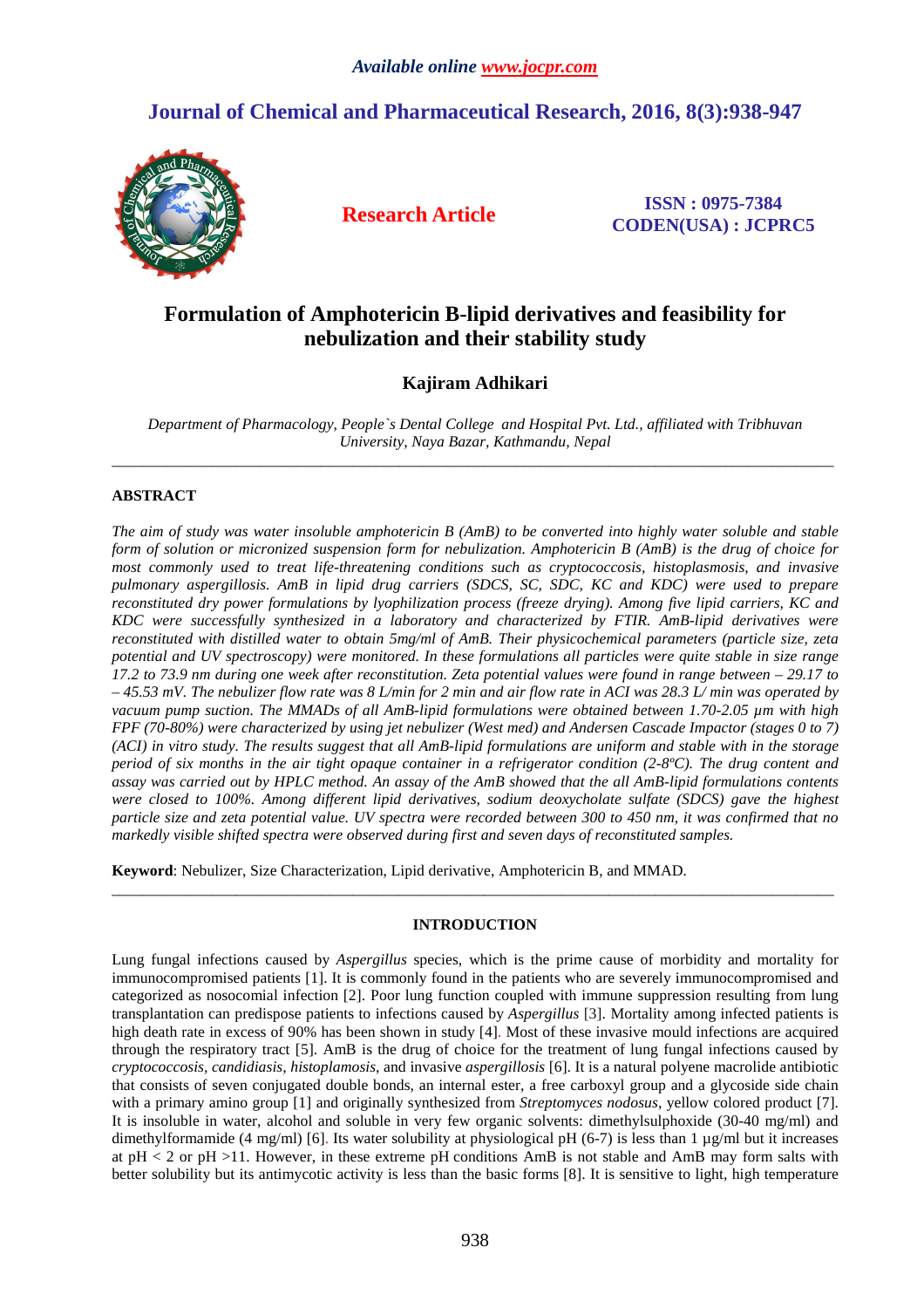above  $8^{\circ}$ C and should be protected from them. Oral dosage form of AmB has not been absorbed from gastrointestinal tract and poor bioavailability, because of that it has been administered by intravenously, can cause fever, chills, hemolysis, vomiting and nephrotoxicity. These adverse effects are manifested due to a narrow therapeutic window of AmB [9]. AmB exerts its antifungal activity on the cell membrane binding to ergosterol, the most abundant sterol found in the cell membrane of sensitive fungi, creating channels or pores. The consequent increase in cell membrane permeability leads to the leakage of sodium, potassium, hydrogen ions and eventually cell death [2, 10] . The conventional dosage form Fungizone® consists of mixed micelles of AmB with sodium deoxycholate. The newer formulations are formulated incorporating AmB to lipids which reduce the nephrotoxicity and possible to be given higher doses of AmB [9]. Lipid formulations have been reported to have excellent safety and efficacy but cost of treatment is very expensive as compared to AmB-deoxycholate [11]. At present, two different types of formulations are available in market, first one is a micellar solution of AmBD (Fungizone®), which is still widely used in developing countries due to its low cost though it has been severe nephrotoxicity and hemolysis. The second one is less toxic but high cost products are lipid based formulation such as Ambisome®, Amphocil<sup>®</sup> and Abelcet<sup>®</sup> [12]. To reduce the drug toxicity, nebulizer is an alternative and attractive option, as high local drug concentrations are achieved with minimal systemic exposure [13]. Air–jet nebulizers are well established in pulmonary drug delivery [14]. Nebulizer administration delivers drug directly to the lungs to allow concentration of AmB at the site of infection and equally important, reduces systemic exposure. As a result, nebulizer administration of AmB maximizes efficacy and limits toxicities associated with AmB [15]. The physical properties of AmB formulations, one of the most important factors determining deposition into the small airways and alveoli are the particle size or mass median aerodynamic diameter (MMAD). The optimal size for aerosol drug delivery is 1 to 5  $\mu$ m. Particles that are 1  $\mu$ m or less are likely to be eliminated during exhalation, whereas particles that are 5  $\mu$ m or greater are deposited into the oropharynx and swallowed [16]. The main advantages of jet nebulizers are inexpensive, disposable, do not require special equipment and trained personnel as well as can be used for emergency management [17]. These formulations are especially designed for nebulization with improved efficacy and tolerability, inhalation of AmB can be used prophylactically against *Aspergillus* infection following lung transplantation [18]. To achieve best result of aerosolization, small aerosolized particle sizes with MMAD ranging from 0.90 to 2.43µm are required [19]. Unlike the oral route of drug administration, pulmonary inhalation is also not subjected to first pass metabolism. However, solubility and stability are important physicochemical characteristics that affect absorption of the drug and its therapeutic effectiveness. The consequences of poor aqueous solubility can lead to failure in the development of suitable formulations. AmB is amphoteric and can form salts in acidic or basic media, both of which are more water soluble, but have lower antifungal activity than the parent drug. However, sodium deoxycholate forms only a weak micelle and it has poor stability after reconstitution. Therefore the reconstituted preparation has to be used immediately or shortly after formation. Therefore, in the present work, we hypothesized that lipid derivatives could be a better compound to improve the solubility and stability of AmB as a nanoparticulate colloid after reconstitution from a lyophilized dry powder. The physicochemical characteristics of the reconstituted powder such as its pH, particle size and zeta potential were evaluated. The stability of AmB in the reconstituted colloid was determined by a UV absorption spectrometer. The content and assay was analysis by HPLC method. After nebulization, the particle size of both formulations was determined by mass median aerodynamic diameter (MMAD). Our AmB-lipid based formulations were suitable for pulmonary drug delivery system via nebulization, preparing particle size ranging from 1.70- 2.05  $\mu$ m, drug can be deposited deeply inside the lung for treatment of lung fungal infections.

\_\_\_\_\_\_\_\_\_\_\_\_\_\_\_\_\_\_\_\_\_\_\_\_\_\_\_\_\_\_\_\_\_\_\_\_\_\_\_\_\_\_\_\_\_\_\_\_\_\_\_\_\_\_\_\_\_\_\_\_\_\_\_\_\_\_\_\_\_\_\_\_\_\_\_\_\_\_

#### **EXPERIMENTAL SECTION**

# **Materials**

AmB was obtained from Ambalal Sharabhai Enterprises Pvt. Ltd., Vadodara, India. Deoxycholic acid, cholic acid, sodium cholate and sodium deoxycholate were purchased from Sigma-Aldrich, St. Louis, USA. Sodium deoxycholate sulfate, potassium cholate and potassium deoxycholate were synthesized in a laboratory. Acetonitrile and methanol were purchased from Labscan Asia, Bangkok, Thailand. Dimethylsulfoxide was purchased from Riedel-de Haën, Seelze, Germany. All chemicals were used as received without further purification except tetrahydrofuran (THF). All other reagents and chemicals are analytical grade.

#### **Synthesis of potassium cholate (KC)**

The distilled water 20 mL was taken in a beaker (50 mL) and 0.207 g potassium hydroxide and 1.513 g cholic acid (CA) were added to this solution with constant stirring (500 rpm) in a magnetic stirrer Heidolph MR Hei-Mix L (Helodolph Instruent, Schwabach, Germany) for overnight. Cholic acid was insoluble in water but after reaction, potassium cholate was water soluble. After completion of reaction (Fig. 1), the solution was poured into a separating funnel and left overnight for sedimentation and clear solution portion was filtered 0.45 µm size and filled into 10 mL each vial for lyophilization by a freeze dryer (Dura Dry<sup>TM</sup> MP, FTS Systems Inc., NY, USA). The white amorphous powder was formed.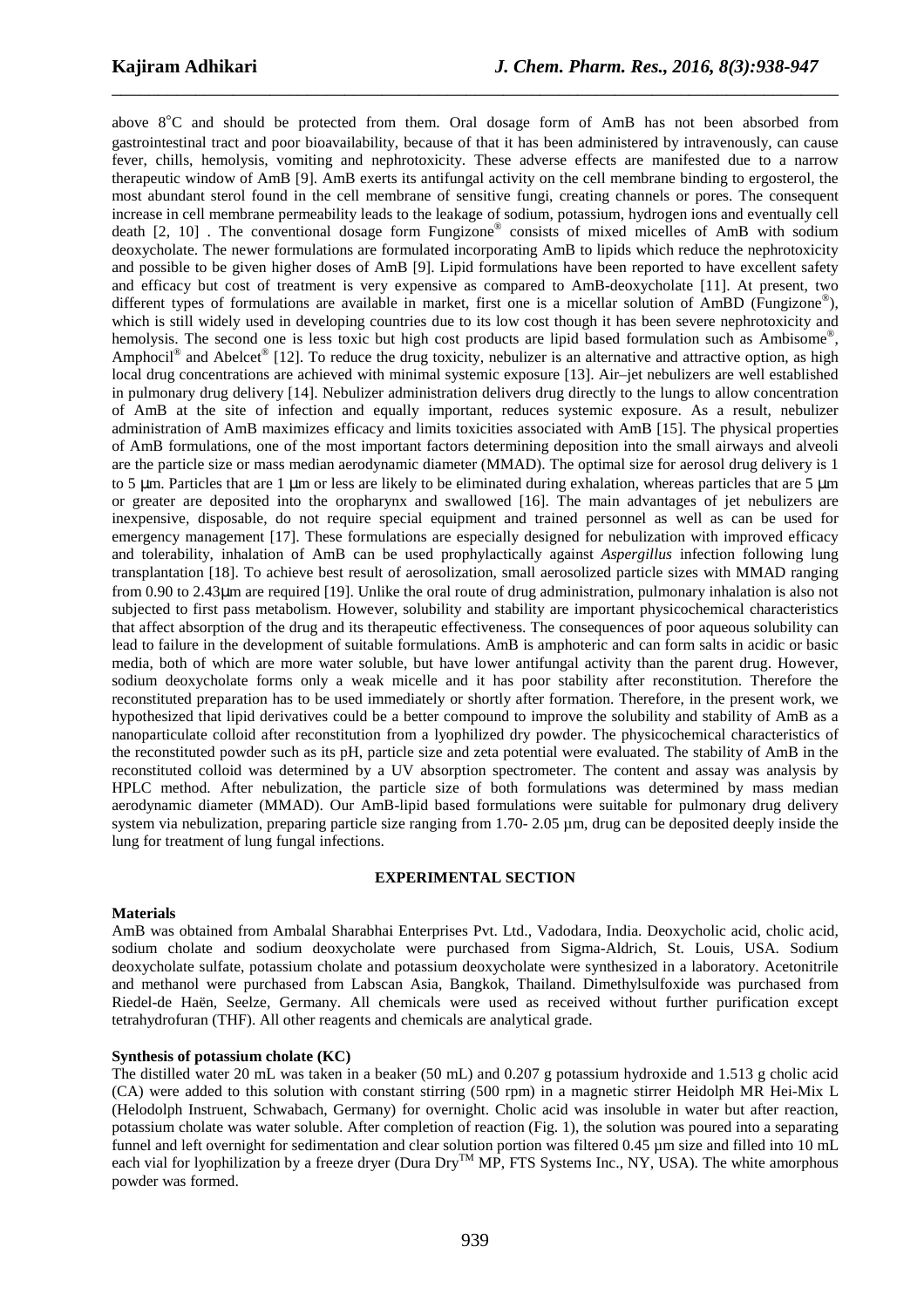

#### **Synthesis of potassium deoxycholate (KDC)**

The distilled water 20 mL was taken in beaker (50 mL) and 0.197 g potassium hydroxide and 1.379 g deoxycholic acid (DCA) were added to this solution with constant magnetic stirring (500 rpm) in a magnetic stirrer Heidolph MR Hei-Mix L (Helodolph Instruent, Schwabach, Germany) for overnight. Deoxycholic acid was insoluble in water but after reaction, potassium deoxycholate was water soluble. After completion of reaction (Fig. 2), the solution was poured into a separating funnel and left overnight for sedimentation and clear solution portion was filtered 0.45 µm size and filled into 10 mL each vial for lyophilization by a freeze dryer ((Dura Dry<sup>TM</sup> MP, FTS Systems Inc., NY, USA). The white amorphous powder was formed.



**Figure 2 Synthesis of potassium deoxycholate from deoxycholic acid [20] (Morrison and Boyd, 1987)** 

# **Characterization of synthesized lipid derivatives dry powder (KC and KDC) by FTIR.**

FT-IR technique was used to determine the interaction and complex formation between drug and lipid derivatives carrier. FT-IR graph provides the useful information about the presence of functional groups in complex. Shifts of wave number or intensity change in the characteristic of substance indicating the complex existence. Each spectrum was recorded in the frequency range of 4000-400 cm<sup>-1</sup> and 16 scans were obtained at 4 cm<sup>-1</sup> resolution by using PerkinElmer precisely (PerkinElmer Inc., Hercules, CA, USA). One mg of AmB, lipid derivatives dry powder was mixed with dry KBr (10 mg). The KBr disc was prepared by compressing the KBr-KC and KBr-KDC mixture of powder under hydraulic press of 10 tons. The mixture pellet was taken for FT-IR spectrum instrument.

#### **Preparation of AmB-lipid dry powder formulations (AmB-KC, AmB-KDC, AmB-SC, AmB-SDC and AmB-SDCS)**

Sodium deoxycholate (SDCS, 245 mg) was taken in beaker (100 mL) containing 30 mL distilled water and added sodium hydroxide (2.7 mL, 0.2M) to this solution with constant stirring (500 rpm) in a magnetic stirrer Heidolph MR Hei-Mix L (Helodolph Instruent, Schwabach, Germany). After obtained clear solution, then amphotericin B powder was slowly added (AmB, 250 mg) in part wise. When AmB was dissolved completely, then it was formed a clear yellowish color solution at room temperature. Now the pH of the solution was adjusted by adding phosphoric acid (0.2 M) to obtain a pH of 7.4 for an *in situ* phosphate buffer using pH meter (Precisa pH 900, Dietikon, Switzerland). The final volume of the solution was made to 50 mL by adding distilled water. The solution was filled into 10 mL on each vial and lyophilization by a freeze dryer (Dura Dry<sup>TM</sup> MP, FTS Systems Inc., NY, USA). The yellowish caked powder was formed. A similar methodology was employed to prepare the sodium deoxycholate (AmB-SDC), potassium deoxycholate (AmB-KDC), potassium cholate (AmB-KC) and sodium cholate (AmB-SC) formulation as that of deoxycholic acid as well as cholic acid and AmB.

# **Determination of particle size and zeta potential after reconstituted of dry powder AmB-lipid derivatives:**

Five formulations of lipid derivatives of AmB dry powders were taken in five test tubes and added filtered distilled water at concentration 5 mg/ml to each test tube. Then measured particle size and zeta potential of the solution by Zetasizer, Nano-ZS instruments (Malvern, Worcestershire WR14 1XZ, U. K.) at 25°C. Each experiment was carried out triplicate.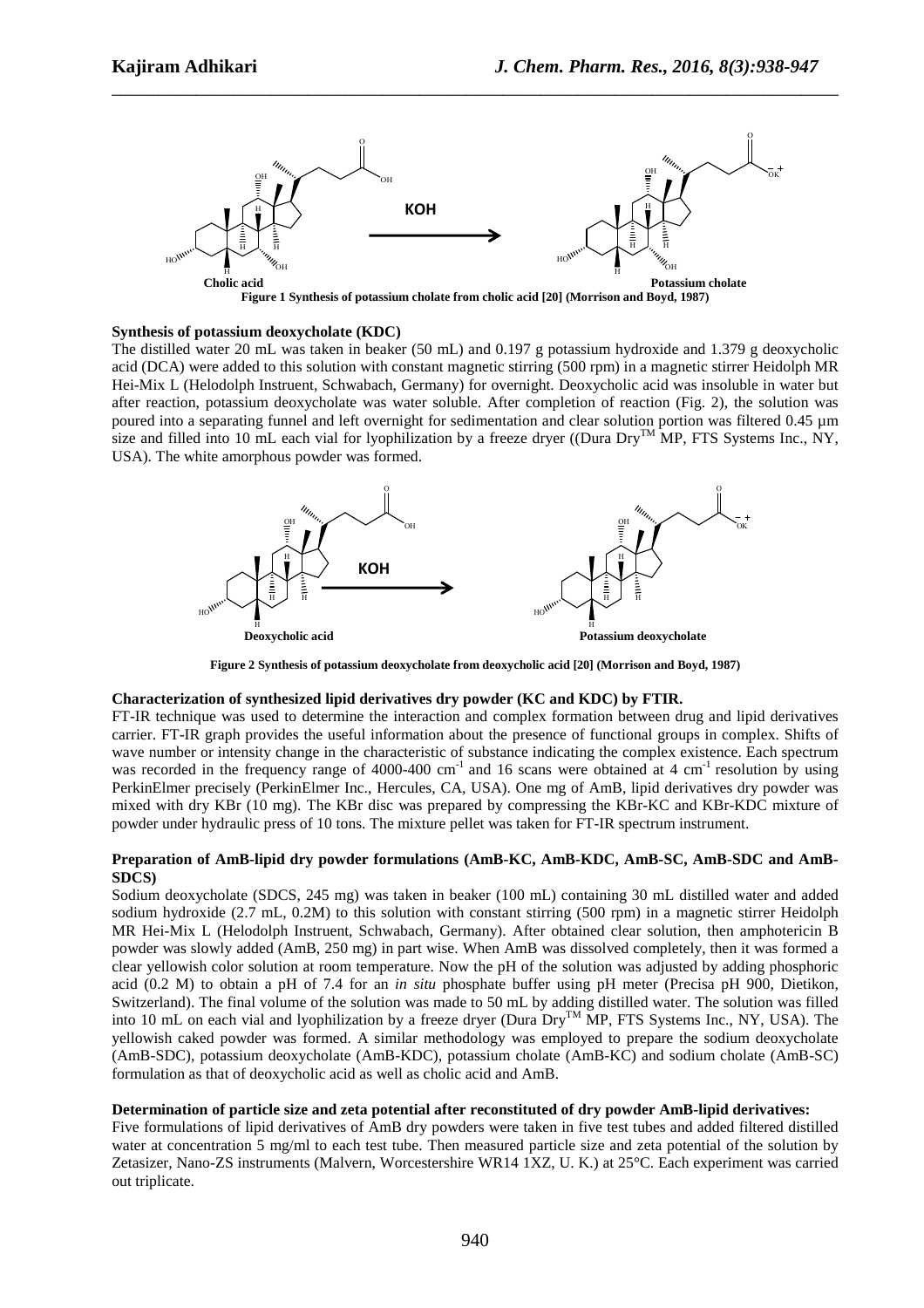# **Stability of AmB-lipid derivatives powder formulations with UV spectrum:**

In order to determine the predominant aggregation state of AmB, five lipid derivatives of lyophilized dry powers AmB were reconstituted with distilled water. The final drug concentration was made 10  $\mu$ g/ml of AmB. The UV spectrum was measured using Thermo Genesys 6 UV-Visible Spectrophotometer between 300 to 450 nm.

\_\_\_\_\_\_\_\_\_\_\_\_\_\_\_\_\_\_\_\_\_\_\_\_\_\_\_\_\_\_\_\_\_\_\_\_\_\_\_\_\_\_\_\_\_\_\_\_\_\_\_\_\_\_\_\_\_\_\_\_\_\_\_\_\_\_\_\_\_\_\_\_\_\_\_\_\_\_

#### **Aerosol properties of the reconstituted AmB-lipid dry powders**

Around 60 mg of AmB-lipid derivatives (AmB-KC, AmB-KDC, AmB-SC, AmB-SDC and AmB-SDCS) lyophilized dry powder (i.e., equivalent to 30 mg of AmB) was reconstituted with 6 mL filtered distilled water (5 mg/mL of AmB) for nebulization. The 6 mL solution was poured into a reservoir of a jet-nebulizer (Westmed Inc., Arizona, USA) and connected to a compressed nitrogen gas cylinder and the gas flow was adjusted to 8 L/min. Then the mouthpiece of the jet nebulizer was connected to an eight stage Andersen Cascade Impactor (ACI), (Atlanta, GA, USA). The ACI was operated at a vacuum flow rate of 28.3 L/min. First, the nebulizer was operated for one min and the aerosol generated was directed into a fume hood. Following this nebulization period, the nebulizer was operated for a 2 min period to the ACI. The mass median aerodynamic diameter (MMAD) was calculated during the 1 to 3 min nebulization time interval. The fine particle fraction was calculated from the AmB deposited on each stage from 1 to stage 7. All the nebulization was carried out at room temperature to avoid any temperature effects on the deposition of the particles. Five experiments were conducted on each formulation. The drug deposited on each of the stages (0 to 7 stages) and the metal inlet of the ACI was extracted by rinsing with 25 mL of DMSO and methanol (1:9 ratios v/v) solution. The drug deposited on each stage was determined by high-performance liquid chromatography (HPLC). For the HPLC conditions, acetate buffer (20 mM, pH at 7.2) and acetonitrile (60:40 v/v) at a flow rate of 1 mL/min is used as the mobile phase. The microbondapak  $C_{18}$  column (Phenomenex<sup>®</sup>, USA) (150 x 4.6 mm i.d., 5  $\mu$ m) was the stationary phase. UV detection was at a wavelength of 405 nm.

#### **Stability Studies on storage of AmB-lipid formulations.**

 Five reconstituted dry powder AmB-lipid formulations (AmB-KC, AmB-KDC, AmB-SC, AmB-SDC and AmB-SDCS) were prepared by (freeze drying) lyophlization process. Theese products are very light, free flowing powder and hygroscopic in nature. So, they should be kept in the airtight amber vials, protection from light and store at 2- 8°C in refrigerator. The stability on storage under the following conditions was assessed:

I. 2-8°C for 6 months in refrigerator

II.  $30^{\circ}$ C $\pm 3^{\circ}$ C for 6 months in desiccator at normal room temperature

The samples were withdrawn at initial period and 6 months intervals from the condition I storage condition and drug was not stable in room temperature so condition II storage samples test was not conducted. The products were reconstituted in distilled water at a concentration 5mg/mL of AmB and accessed in particle size, zeta potential, and drug content.

# **Statistical analysis**

Data were presented as mean ± standard deviation (SD) from at least three samples unless indicated. The data were compared using Student's *t* test for independent samples and by analysis of variance (ANOVA). All statistical comparisons were calculated using the SPSS software version 16.0 (SPSS Inc., Chicago, IL). A significance of level of p-value < 0.05 was considered statistically significant.

# **RESULTS AND DISCUSSION**

# *Synthesis of potassium deoxycholate (KDC) and potassium cholate(KC)*

The two synthesized lipid carriers, potassium cholate (KC) and potassium deoxycholate (KDC) were obtained from cholic acid and deoxycholic acid as the starting material in a simple acid base reaction in the presence of base potassium hydroxide, respectively. The chemical structure in Figure 1 and 2 associated with the compounds was invested by using infrared spectral analysis. The final compound (KC) was confirmed by the FTIR, where carboxylic acid group of cholic acid ( $v_{\text{max}}$  1715 cm<sup>-1</sup>) was replaced by carbonyl group in the spectra ( $v_{\text{max}}$  1640 cm<sup>-1</sup>) ( Fig. 3). Similarly, The final compound (KDC) was confirmed by the FTIR, where carboxylic acid group of deoxycholic acid ( $v_{\text{max}}$  1716 cm<sup>-1</sup>) was replaced by carbonyl group in the spectra ( $v_{\text{max}}$  1641cm<sup>-1</sup>) (Fig. 4). Similarly third synthesized lipid carrier sodium deoxycholate sulfate (SDCS) was obtained from deoxycholic acid in three steps of reaction process known as esterification, reduction and sulfation, it was reported [21] .

 The yields of KC and KDC were obtained 80 and 82% respectively. These compounds were white amorphous powders and highly water soluble. AmB-lipid formulations were prepared from lyophilization process, which were yellowish powders very light and free flowing. These products were highly water soluble and stable in solution form as shown in Figure 5. These are hygroscopic in nature and sensitive to light. Therefore, they should be stored in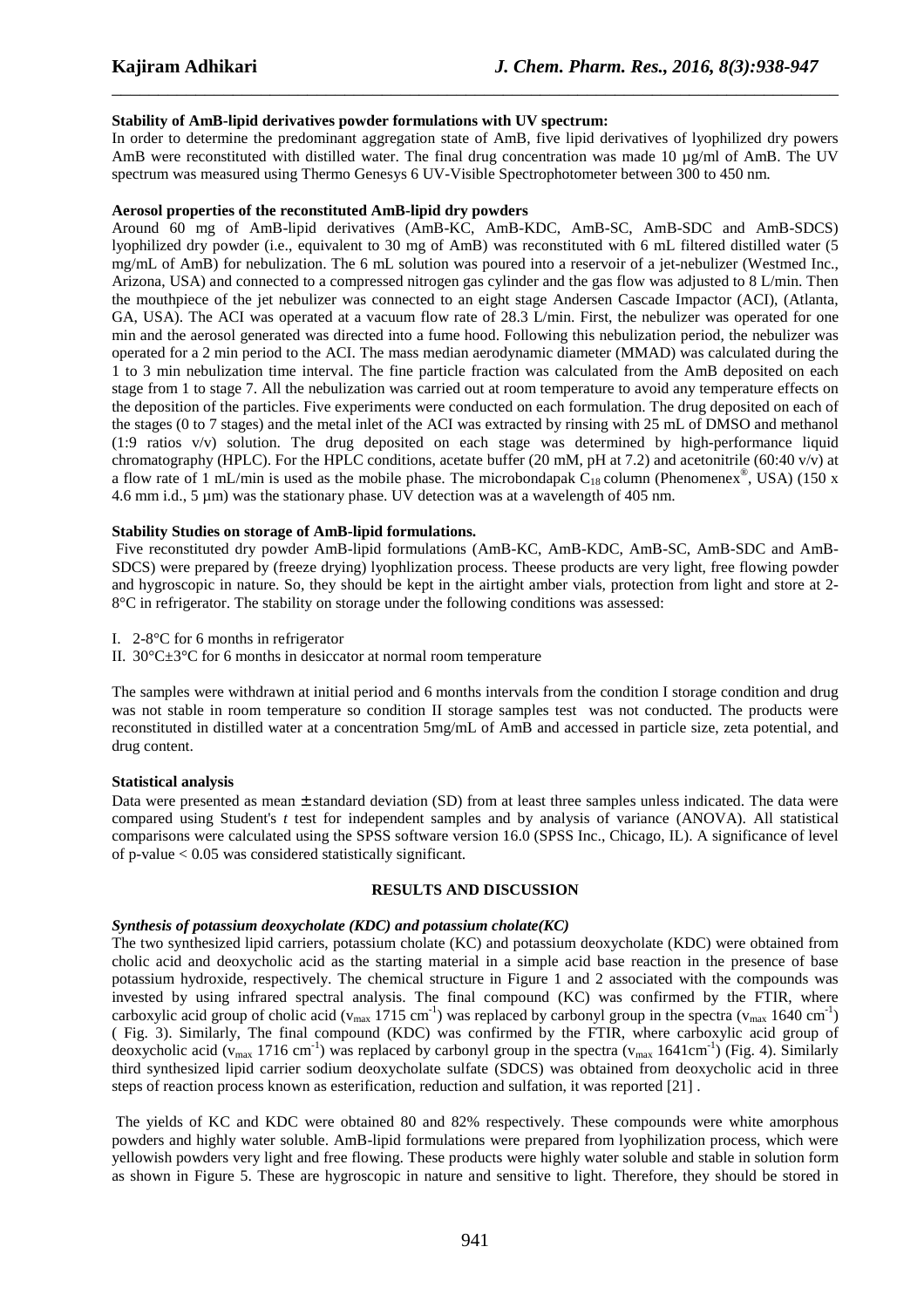airtight amber bottles below 8 °C in a refrigerator. AmB has amphiphilic behavior due to the apolar and polar sides of the lactone ring. The presence of ionizable carboxyl and amine groups as a consequence of its amphiphilic, zwitterionic nature, the asymmetrical distribution of hydrophobic and hydrophilic groups, AmB is poorly soluble in many organic solvents. During the AmB-lipid formulations, AmB and lipid carriers mole ratio were 1:2 and four moles of AmB combined with eight moles of lipid carriers formed complex compound AmB was solubilized by lipid carrier due to the formation of micelle and this micelle stabilized the AmB to prevent the aggregation of AmB in water and existed in monomeric form, which was less toxic than dimeric or tetramer or hexamer forms. In between AmB and lipid carriers such as SDCS, KDC and KC were formed hydrogen bonding interaction different types of cations and anions make into potential with rationale design of lipids. Therefore, these materials are chosen as carrier to formulate AmB micro-particulate powders of reconstituted of nebulization for the treatment of lung fungal infections.

\_\_\_\_\_\_\_\_\_\_\_\_\_\_\_\_\_\_\_\_\_\_\_\_\_\_\_\_\_\_\_\_\_\_\_\_\_\_\_\_\_\_\_\_\_\_\_\_\_\_\_\_\_\_\_\_\_\_\_\_\_\_\_\_\_\_\_\_\_\_\_\_\_\_\_\_\_\_



#### **Physical stability**

Amphotericin B (AmB) in lipid drug carriers were used to prepare reconstituted dry power formulations by lyophilization process (Freeze drying). AmB-lipid formulations (AmB-KC, AmB-KDC, AmB-SC AmB-SDC and AmB-SDCS) formed solid caked, which was a very light, free flowing, hygroscopic in nature as shown in Fig. 5 (A, B, C). AmB-lipid dry powders are highly water soluble. The amount (around 100 mg) of AmB-lipid dry powder (i.e. equivalent to 50 mg of AmB) was dissolved in 10 mL of distilled water. All reconstituted AmB-lipid dry powders were completely soluble within 1 min as shown in Fig. 5 D. AmB-lipid derivatives were reconstituted with distilled water to obtain 5mg/mL of AmB. Their physicochemical parameters (pH, particle size, zeta potential and UV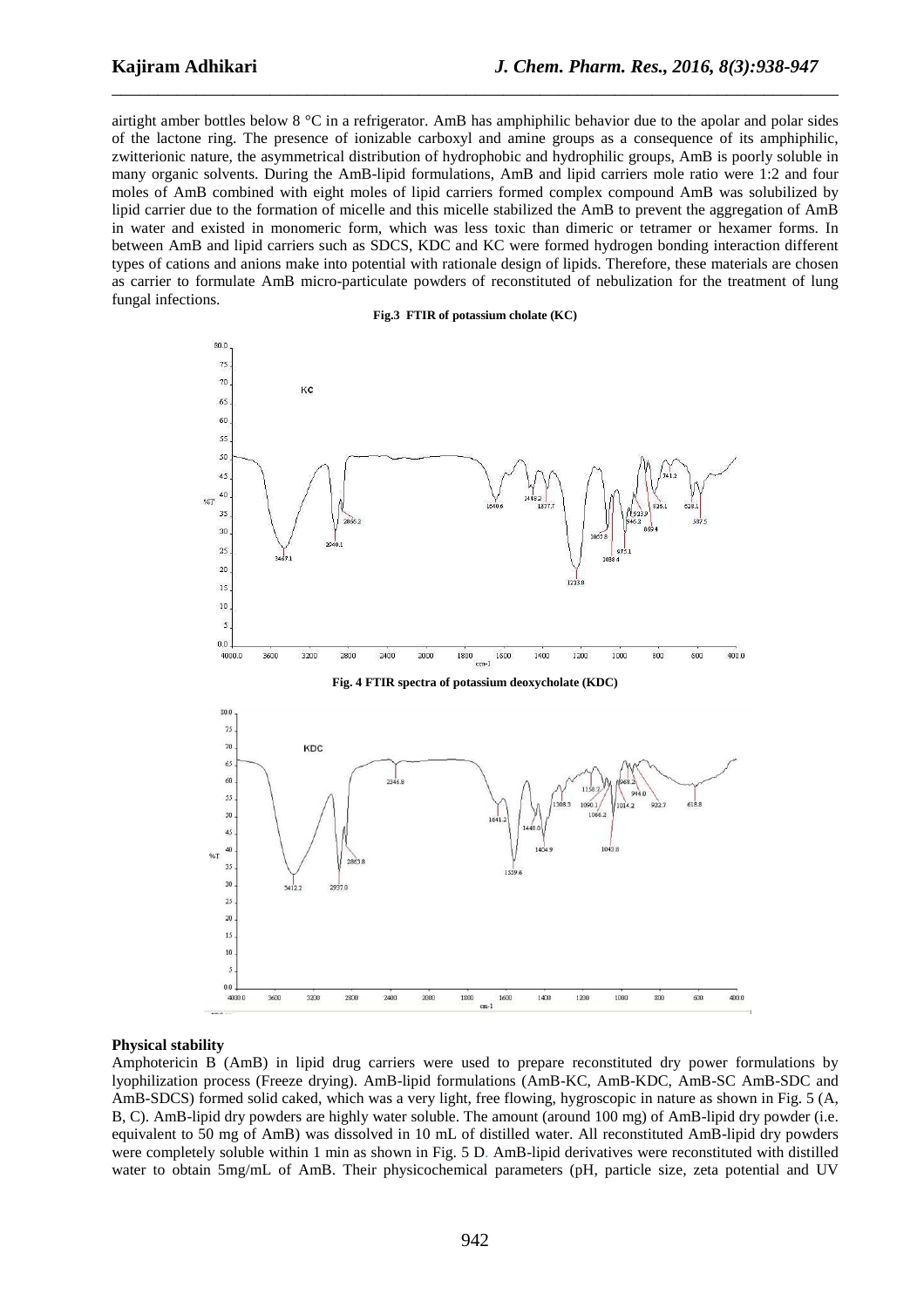spectroscopy) were monitored. In these formulations all particles were quite stable in size range 17.2 to 73.9 nm during one week after reconstitution as shown in Fig. 6 A. Zeta potential values were found in range between – 29.17 to – 45.53 mV as shown in Fig. 6 B and the range of pH was 7.4 to 7.8. Among these five AmB-lipid formulations, sodium deoxycholate sulfate was the highest particle size and zeta potential value. UV spectra were recorded between 300 to 450 nm, it was confirmed that no markedly visible shifted spectra were observed during first and seven days of reconstituted samples as shown in Fig. 7 A and 7 B, respectively.

\_\_\_\_\_\_\_\_\_\_\_\_\_\_\_\_\_\_\_\_\_\_\_\_\_\_\_\_\_\_\_\_\_\_\_\_\_\_\_\_\_\_\_\_\_\_\_\_\_\_\_\_\_\_\_\_\_\_\_\_\_\_\_\_\_\_\_\_\_\_\_\_\_\_\_\_\_\_

The particle size and particle distributions are crucial parameters for pulmonary applications to achieve high efficacy and a targeted administration by inhalation [22]. The obtained mean particle size of five formulations was uniform and stable because an electrical double layer developed and they repelled similar charges so there was no agglomeration of particles. Nanoparticles with a high zeta potential (i.e., either positive or negative charges) are one of the important parameters that could play a significant role either for a targeted therapy or the stability of the drug formulations required for its effectiveness as a nanomedicine [23]. If the particle had a low zeta potential value then there would be no force to prevent the particles from flocculating or aggregating due to Van Der Waals inter-particle attractions. In our results, five formulations the AmB-SDCS, AmB-KDC, AmB-KC, AmB-SC and the AmB-SDC nanoparticulate preparations had a high zeta potential (-30 mV) resulting in a highly stable system. The magnitude of the zeta potential provided an indication of the potential stability of the colloidal system [24].The high zeta potential of the AmB-SDCS formulation was not its only satisfactory property but also the particles were distributed homogenously in the solution [25], which was supported by the low polydispersity index (PDI) of the AmB-SDCS, AmB-SDC, AmB-KDC, AmB-KC and AmB-SC (0.34  $\pm$  0.06, 0.33  $\pm$  0.06, 0.68  $\pm$  0.06, 0.57  $\pm$  0.03, and 0.26  $\pm$ 0.05, n=3, respectively). It was also found that the AmB-SDCS was more stable than that of the AmB-SDC, AmB-KDC, AmB-KC, and AmB-SC. In the aqueous dispersion medium of 59 mM phosphate buffer over the pH range of 7.4-7.8 (i.e., physiological pH).



**Figure 5. Reconstituted AmB-lipid dry powder caked formed (A), after breaking caked and formed powder (B), stored in the container (C), reconstituted dry powder into distilled water (D)**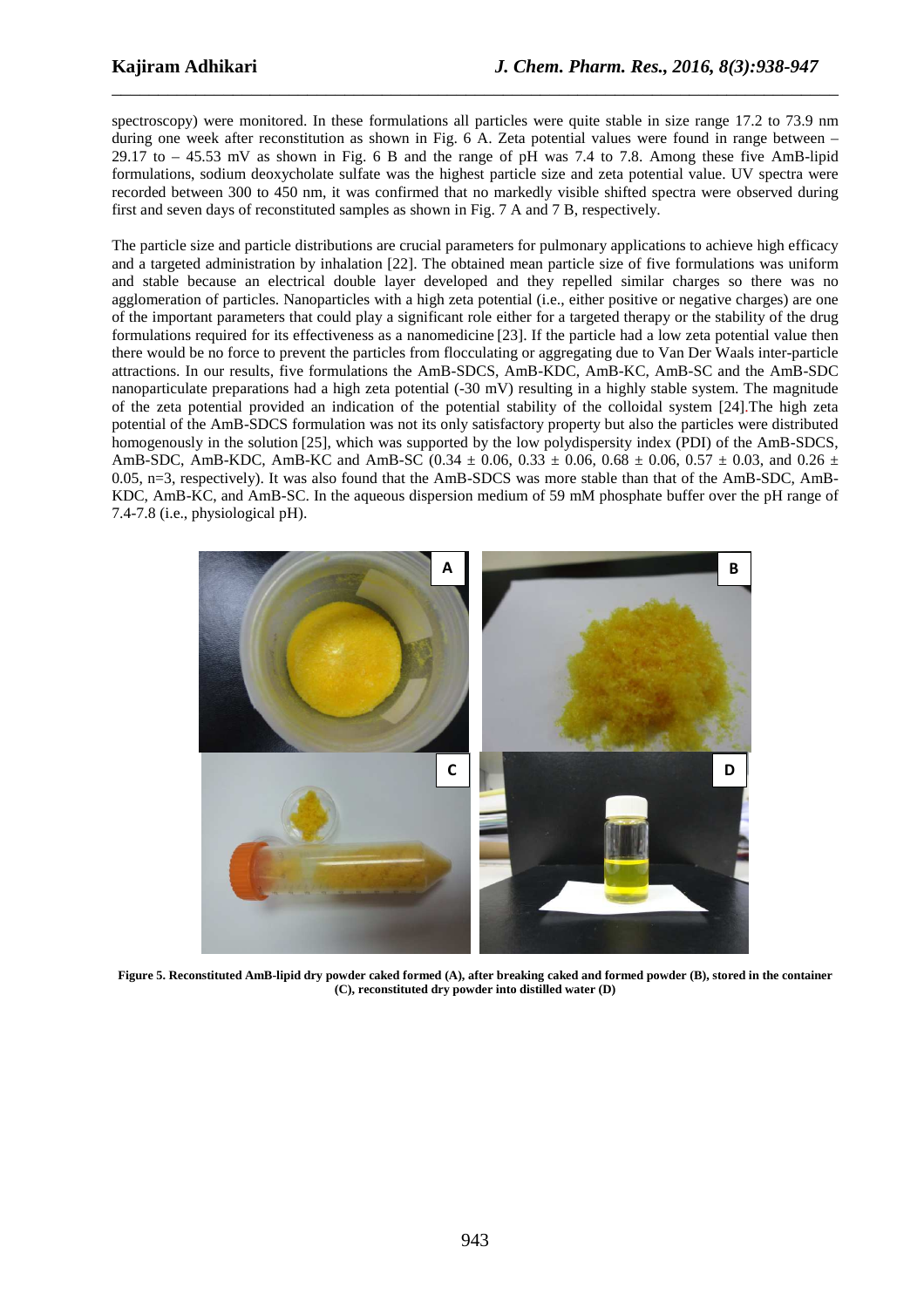

**Figure 6. Particle size and the zeta potential of the reconstituted AmB-SDCS, AmB-SDC, AmB-KDC, AmB-KC and AmB-SC dry powder in distilled water during 7 day at a conc. 10 mg/mL of amphotericin B** 

#### **Chemical stability**

The aggregation of AmB was dependent on various parameters involved in the stability of AmB such as its concentration, pH, temperature, ionic strength of the aqueous phase and excipients used in the formulations [26]. The molecular state of AmB in an aqueous medium may be the result of self–aggregation. AmB itself is not water soluble and requires organic solvents such as methanol or dimethyl sulfoxide to dissolve [27, 28]. The monomeric-AmB is less toxic than the dimeric-AmB [29]. However the water soluble aggregated state of the dimeric–AmB seems to be the more stable form[30]. The UV absorption spectrum of the AmB-SDCS nanoparticulate solution was similar to that of the AmB-SDC. The state of aggregation of the AmB was directly related to its toxicity. The predominant aggregation state of the AmB formulation can be detected by the size of the particles (Fig.6 A) and UV spectrophotometry as shown in Fig. 7. The UV spectrum of AmB in the aqueous phosphate buffers pH 7.4 exhibited an absorption maximum (Fig. 7). Therefore, AmB in water formed a mixture of water soluble monomers and aggregates. It is important to note that the phosphate buffer was formed *in situ* by reconstitution of the formulations with water. Some AmB molecules were present in the dimeric forms that were characterized by a peak at 328-331 nm. The other smaller intensity bands at 360-363, 383-385 and 408-410 nm were from the monomeric form. Although some aggregation of AmB was observed, the spectra did not change from the  $1<sup>st</sup>$  to the  $7<sup>th</sup>$  day. From the UV spectra, there was a decrease in the intensity during the first few days  $(2^{nd}$  day and  $3^{rd}$  day) but there was no markedly visible shift of the spectra. The AmB content of reconstituted dry powder formulations of AmB-SDCS, AmB-SDC, AmB-KDC, AmB-KC and AmB-SC at initial were  $100.2 \pm 0.61$ ,  $98.0 \pm 0.20$ ,  $94.3 \pm 0.3$ ,  $96.9 \pm 0.4$  and 93.4% ± 0.4% respectively. Whereas on day 7, the content of AmB-SDCS, AmB-SDC, AmB-KDC, AmB-KC and AmB-SC decreased significantly  $(90.2 \pm 0.37, 85.9 \pm 0.36, 83.3 \pm 2.4, 85.7 \pm 0.9,$  and 85.3%  $\pm$  1.3%, respectively). This revealed that the longer storage of 7 days caused some degree of AmB degradation. These results may be used to predict the stability of the AmB formulations after reconstitution. It was found that all lipid formulations (AmB-KC, AmB-KDC, AmB-SC, AmB-SDC and AmB-SDCS) were unstable without any shift of the spectra. A comparison of the all formulations showed that by day 7, the intensity of the AmB-SDCS had decreased less than that of the AmB-SDC, AmB-KDC, AmB-KC and AmB-SC. Here, spectra were not shifted and slightly decreased intensity. Therefore, all AmB-lipid formulations were unstable after reconstitution and should be immediately used after dilution of solution.



Figure 7. UV measurement of reconstituted AmB-lipid derivatives dry powders after reconstituted into distilled water at conc. 10 µg/mL **AmB at day 1 (A) and at day 7 (B).**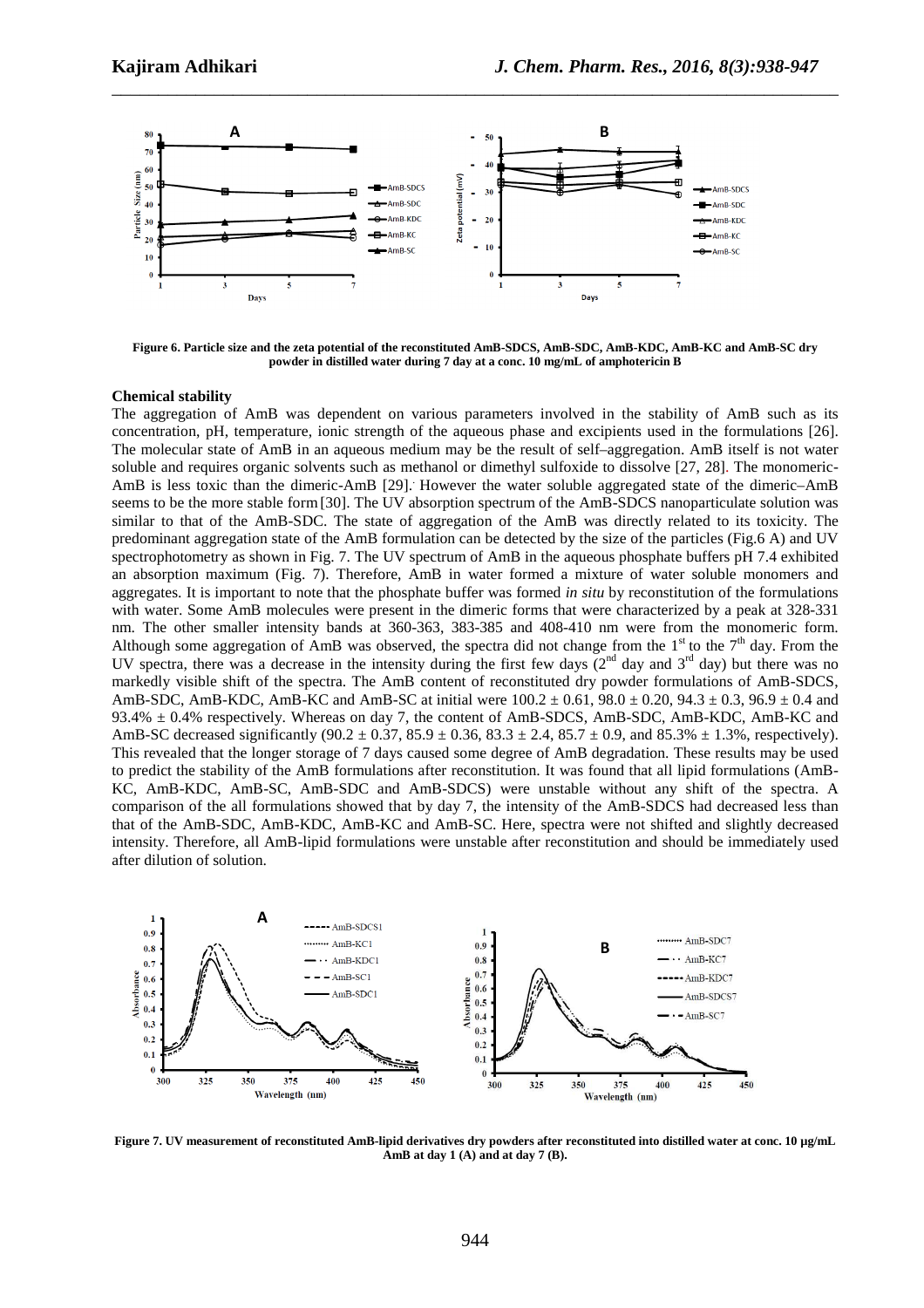The reconstituted dry powder AmB-lipid formulations showed no significant change in drug content, particle size and zeta potential at initial period and after 6 months storage at refrigerator conditions as shown in Table 1. There was no apparent difference in physical characteristics such as color of the dry powders remained same as initial period yellowish and free flowing powder in nature. The content uniformity of AmB-lipid formulations was obtained range between 93.4  $\pm$  2.9 to 98.5  $\pm$  3.8%, which was determined by HPLC. The results of accuracy and system precision tests performed on each concentration of AmB is shown in Table 2. The accuracy and precision were presented as % recovery and % RSD, respectively. For accuracy, both intra-day and inter-day run gave the values of % recovery varied between 97-103% which was lined in the acceptable range. In the same way, the system precision was considered to be satisfactory since the % RSD values were less than 2% for both intra-day and interday run [31]. The analytical method showed a good correlation coefficient ( $r^2 \ge 0.9994$ ) in the concentration range of between 2.0-10.0 µg/mL of AmB. The percentage recovery of the AmB was more than 97% for all concentration from 2.0-10.0 µg/mL (Table 2). The limit of detection (LOD) and limit of quantification (LOQ) of this method were 0.10 and 0.40 µg/mL, respectively.

\_\_\_\_\_\_\_\_\_\_\_\_\_\_\_\_\_\_\_\_\_\_\_\_\_\_\_\_\_\_\_\_\_\_\_\_\_\_\_\_\_\_\_\_\_\_\_\_\_\_\_\_\_\_\_\_\_\_\_\_\_\_\_\_\_\_\_\_\_\_\_\_\_\_\_\_\_\_

At the end of 6 months, this content of AmB was observed by slow rate of degradation of drug on refrigeration. Our result was similar to Darole et al. and Butani et al. reported on (2008) and (2014), respectively [32, 33]. AmB was maintained over 87% for at least six months in all formulations. Among these five formulations, AmB-SDCS was more stable (97.4  $\pm$  4.2%, after 6 months) than other formulations. In addition, the physical properties of reconstituted lipid dry power formulations remained unaltered. Thus, AmB-lipid formulations in dry powders state are likely to be stable. However, these AmB-lipid formulations could be further developed to obtain the good physicochemical properties of dry powder inhaler [34].

Table 1 Results of Stability of freeze dried reconstituted powder AmB-lipid formulations at initial time period and after 6 months at control temperature (2-8 °C) in refrigerator (mean  $\pm$  SD, n  $\geq$  3, n=3 for size, zeta potential and n=10 for drug content).

| Characteristics     | Formulations mole ratio (2:1) |                |                 |                    |                 |                 |                     |                 |                 |                |
|---------------------|-------------------------------|----------------|-----------------|--------------------|-----------------|-----------------|---------------------|-----------------|-----------------|----------------|
|                     | AmB-SDCS                      |                | п<br>AmB-SDC    |                    | Ш<br>AmB-KDC    |                 | <b>IV</b><br>AmB-KC |                 | V<br>AmB-SC     |                |
|                     |                               |                |                 |                    |                 |                 |                     |                 |                 |                |
|                     |                               | $2-8$ °C       | $2-8$ °C        | $2-8$ °C<br>상하다 나라 | $2-8$ °C        | $2-8$ °C        | $2-8$ °C            | $2-8$ °C        | $2-8$ °C        | $2-8$ °C       |
| Particle size (nm)  | $73.0 \pm 0.4$                | $73.7 \pm 0.2$ | $23.4 \pm 0.2$  | $23.7 \pm 0.1$     | $21.0 \pm 0.5$  | $21.4 \pm 0.2$  | $48.2 \pm 0.2$      | $47.5 \pm 0.6$  | $31.1 \pm 0.4$  | $31.6 \pm 0.2$ |
| Zeta potential (mV) | $-44.9 + 0.6$                 | $-45.6 = 0.4$  | $-38.0 \pm 1.0$ | $-37.7 \pm 0.7$    | $-39.8 \pm 0.5$ | $-39.5 \pm 0.3$ | $-33.4 \pm 0.5$     | $-32.9 \pm 0.4$ | $-31.2 \pm 0.5$ | $-31.4 = 0.5$  |
| Drug content (%)    | $98.5 \pm 3.8$                | $97.4 \pm 4.2$ | $96.8 \pm 4.0$  | $89.6 \pm 5.4$     | $943 \pm 3.0$   | $90.0 \pm 3.1$  | $96.3 \pm 3.0$      | $90.3 \pm 3.4$  | $93.4 \pm 2.9$  | $87.3 \pm 3.2$ |

|  | Table 2 Percent recovery and RSD for accuracy and precision of AmB (n=5) |  |
|--|--------------------------------------------------------------------------|--|
|--|--------------------------------------------------------------------------|--|

| Conc.            |                 | Accuracy (% Recovery ±SD) | Precision(% RSD)    |      |  |
|------------------|-----------------|---------------------------|---------------------|------|--|
| ug mL            | Inter-day       | Intra-day                 | Inter-day Intra-day |      |  |
| $\mathcal{I}$    | $97.1 + 1.19$   | $102.9 + 0.51$            | 1.24                | 0.54 |  |
| $\sim$ $4$       | $98.7 + 0.20$   | $1032 + 0.71$             | 0.20                | 0.72 |  |
| 6                | $98.8 \pm 1.68$ | $99.6 \pm 0.34$           | 1.70                | 0.35 |  |
| 8                | $101 \pm 0.88$  | $102.5 \pm 0.65$          | 0.87                | 0.67 |  |
| 10 <sup>10</sup> | $98 + 122$      | $100.5 \pm 0.53$          | 1.26                | 0.54 |  |

#### **Aerosol properties of reconstituted AmB-lipid formulations after nebulization**

The *in-vitro* deposition of AmB-lipid derivatives in the Andersen Cascade Impactor (ACI) using a reconstituted solution and jet nebulization as described in the materials and method section. The properties of the aerosolized AmB-lipid derivatives (AmB-KC, AmB-KDC, AmB-SC, AmB-SDC and AmB-SDCS,) are presented in Table 3. Part of this research related to the aerosol property of the two formulations, AmB-SDCS and AmB-SDC was previously reported by [21]. The physical properties of the AmB-lipid formulations are the most important factors that determine their deposition in the small airways of the lung for targeting the alveolar macrophages. The FPF was the amount of AmB smaller than 4.7 µm. To achieve the best result of aerosolization for delivery of the drug into a diseased lung, small aerosolized particle sizes with the MMADs that range from 1 to 5  $\mu$ m are required [19]. MMADs of all the AmB-lipid formulations used in this study were between 1.70 to 2.05 µm (Table 3). The percentages of the FPF of the AmB-lipid formulations were found to be between 70-80%. However, the powders had very poor flow properties, so they were not suitable for use in a dry powder inhalation. For nebulization, the dry powder was reconstituted with distilled water and found to be in a highly soluble and stable form, so this solution was suitable for jet nebulization. It revealed that these formulations were stable without degradation AmB during the nebulization process.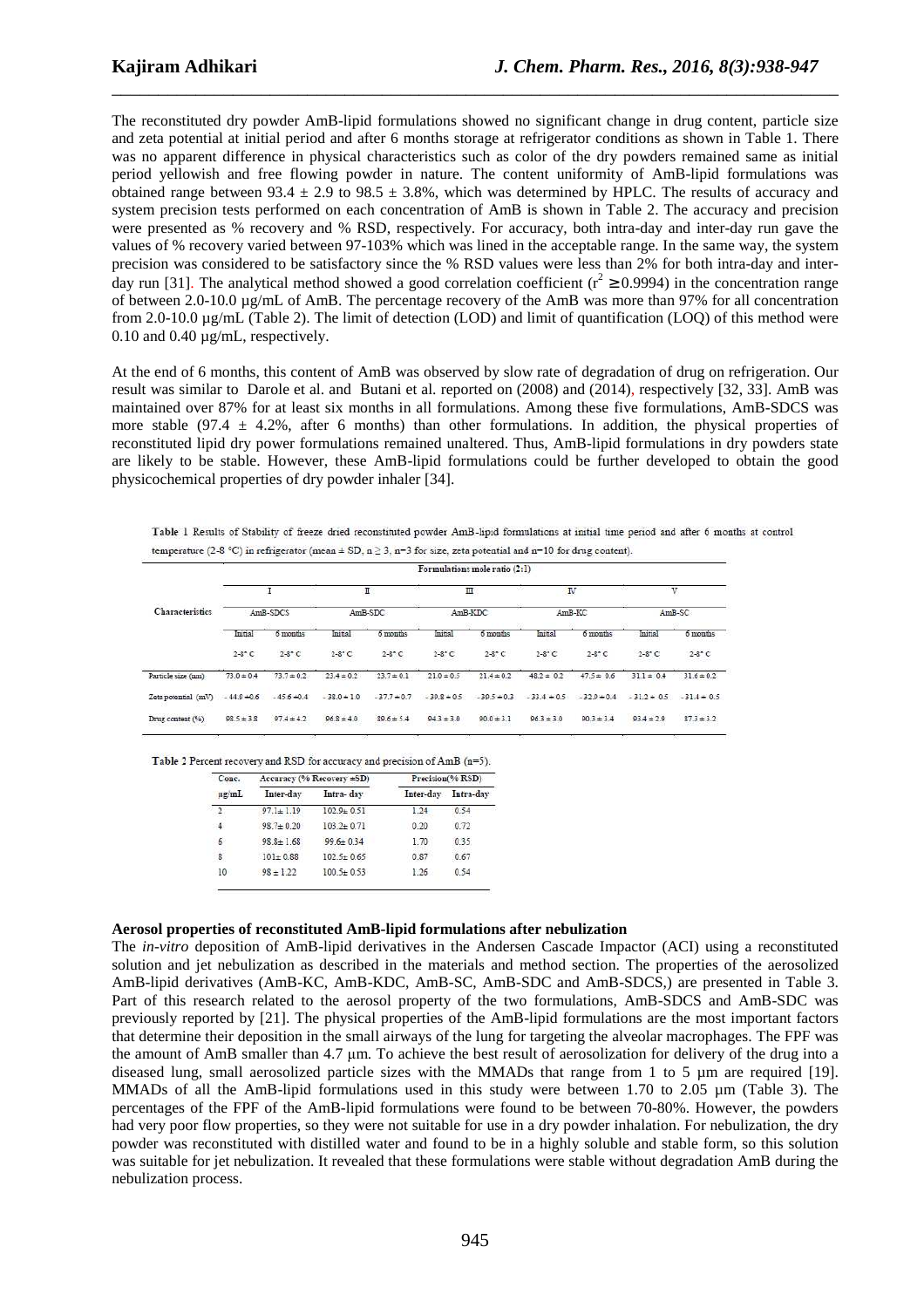| Material  | % content       | MMAD (µm)      | % FPF $(< 4.7 \,\mathrm{\upmu m})$ |
|-----------|-----------------|----------------|------------------------------------|
| $AmB-SDC$ | $100.8 + 1.8$   | $1.70 \pm 0.3$ | $70 + 3.9$                         |
| AmB-SDCS  | $101.9 + 3.4$   | $1.74 + 0.4$   | $80 + 2.3$                         |
| $AmB-KDC$ | $100.4 + 0.3$   | $1.81 + 0.3$   | $71 + 4.9$                         |
| $AmB-KC$  | $100.2 \pm 0.5$ | $1.89 \pm 0.4$ | $72 + 4.2$                         |
| $AmB-SC$  | $99.5 + 0.4$    | $2.05 \pm 0.3$ | $74 + 3.3$                         |
|           |                 |                |                                    |

#### **CONCLUSION**

Five lipid derivatives such as KC, KDC, SC, SDC and SDCS, were chosen as lipid drug carriers. Among them, SDCS, KDC and KC were synthesized successfully in a laboratory and their yields were obtained 78 (data was taken from previously reported [21], 82 and 80%, respectively. SDC and SC were purchased from the market. These carriers were applied to develop as lipid drug carriers system as a reconstituted dry powder AmB-lipid formulations. AmB-lipid formulations were successfully prepared by lyophilization process (freeze drying) in mole ratio 1:2 (AmB:lipid carrier), formed solid caked, which was a very light, free flowing, hygroscopic in nature. These formulations were highly water soluble and stable in solution form with negatively charge developed. The particle sizes were found between 17 to 74 nm and zeta potential was above -30 mV for all formulations and among these, AmB-SDCS was the highest -45 mV. The products were stable for six months on storage of refrigerator at 2-8 °C. The contents of AmB were determined during this period. They were obtained above 87% for AmB-SC and rest of four AmB-lipid formulations were 90% over. Among these four formulations, AmB-SDCS was the best stable product found; its content of AmB was 97% over. All formulated dry powders were dissolved completely within 1 min with pH ranges were 7.4-7.8 (data was not shown). Aerosolization characteristics such as MMADs were obtained ranges 1.70- 2.05 µm with high FPF 70-80%. Although, these lipid drug carriers are vital role play to dissolve the poorly soluble AmB into highly soluble and stable solution form. Among five AmB-lipid formulations, it can be concluded that SDCS was the best lipid drug carrier in terms of its physical, chemical properties and aerosol property for the treatment of lung fungal infections by nebulization.

#### **Acknowledgements**

This work was financially supported by the National Research University Project Grant for PhD Research Programs at the Prince of Songkla University, Faculty of Pharmaceutical Sciences, Thailand. The author would like to thanks the Drug Delivery System Excellence Centre for use of their facilities. I would like to thanks my supervisor Assoc. Prof. Dr. Teerapol Srichana, under his supervision, I had successfully completed my PhD program.

#### **REFERENCES**

[1] TJ Walsh; EJ Anaissie; DW Denning. *Clin. Infect. Dis.,* **2008**, 46, 327-360.

[2] M Kirchgessner. *J. Exot. Pet. Med.* **2008**, 17(1), 54-56.

[3] RA Mohammad; KC Klein. *Ann. Pharmacother.* **2006**, 40, 2148–2154.

[4] MD Richardson. *J. Antimicrob. Chemother.,* **2005**, 56 (suppl 1), i5-i11.

[5] MD Richardson; DW Warnock. Fungal infection diagnosis and management, 3<sup>rd</sup> edn. Oxford: Blackwell Publishing, **2003**.

[6] A Bryskier. Antimicrobial agents: Antibacterials and Antifungals. Washington DC: ASM Press, **2005**, pp 1288- 1319.

[7] A Lemke; AF Kinder; O Kayser. *Appl. Microbial. Biotechnol*., **2005**, 68, 151-162

[8] JE Bennett. Goodman & Gillmans, The pharmacological basis of therapeutics 12<sup>th</sup> edn. New York: McGraw– Hill, **2011**, pp 1571-1591.

[9] R Chuealee; P Aramwit; K Noipha ; T Srichana. *Eur. J. Pharm. Sci.,* **2011**, 43, 308-317.

[10] MD Moen; KA Lyseng-Williamson; LJ Scott. *Drugs.,* **2009**, 69, 361-392.

[11] R Herbrecht et al. *Expert Opin. Pharmacother*., **2003**, 4, 1277-1287.

[12] A Antoniadou; B Dupont. *J. Mycol. Med.*, **2005**, 15, 230-238.

[13] J Lee; DS Schiller. *Current Fungal Infect Rep*, **2010**, 4:96-102.

[14] A Elhissi et al*, Int. J. of Pharm*. **2013**,

http://dx.doi.org/10.1016/j.ijpharm.2012.12.040

[15] JR Wingard; H Leather. *Biology of Blood and Marrow Transplantation*, **2004,** 10, 73-90.

[16] DE Geller. *Pediatr. Pulmonol*., **2008,** 43,S5-S17.

[17] GC Khilnani; A Banga. *JIACM* **2004**, vol.5 (2), 114-123.

[18] V Monforte et al., *J. Heart Lung Transplant.* **2013,** 32, 313-319.

[19] GC Wood; BA Boucher. *Pharmacotherapy*, **2000,** 20, 166–181.

[20] RT Morrison; RN Boyd. *Organic Chemistry*, 5th Ed, Boston: Allyn and Bacon Inc., USA, 1987, pp 817-856.

[21] KN Gangadhar; K Adhikari; T Srichana. *Int. J. Pharm*., **2014**, 471, 430-438.